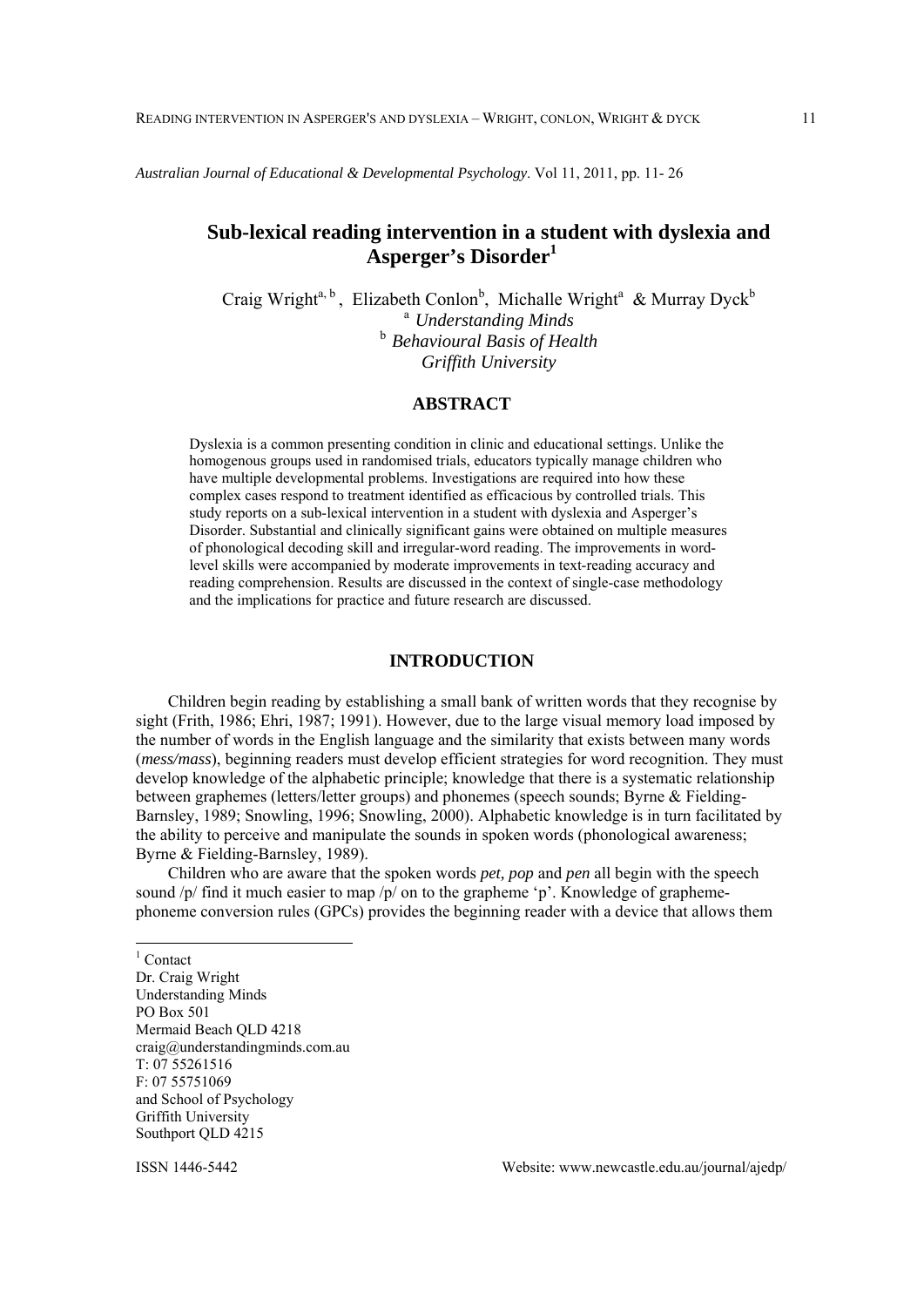to independently decode novel words. For example, the child who understands the GPCs for the letters 'a', 'i', 't', 's', and 'p' cannot only decode the words *sit* and *pat*, but also the words *sat*, *pit*, *tap*, *tip*, *sip, spat, spit* and so on. Accurate decoding leads to the acquisition of lexical knowledge and memory for the visual form of whole words which underlies skilled word recognition (Coltheart, Rastle, Perry, Langdon, & Ziegler, 2001; Shahar-Yames & Share, 2008).

While most children learn to read easily, a substantial minority struggle to develop adequate word-level reading skills such as whole word recognition and phonological decoding, despite having at least average intelligence and oral language skills (Stanovich, 1988; Vellutino et al., 1996). This difficulty occurs in 5-10% of the population and is referred to as developmental dyslexia (Shaywitz, 1998).

The core deficits in dyslexia consist of delays in acquisition of phonological awareness, limitations in knowledge of GPCs, difficulty using GPCs to decode novel words (phonological decoding), and limitations in whole word recognition (Bowey, 2006; Castles & Coltheart, 2004; Hulme, Hatcher, Nation, Brown, Adams, & Stuart, 2002; Snowling, 2000; Vellutino et al., 1996; Scarborough, 1990; Stanovich, 1988). A beginning reader at risk of dyslexia finds it difficult to recognise that the spoken word *pit* comprises three separate phonemes  $(|p|/i|/t)$  and therefore finds it more difficult than his peers to map those phonemes onto the graphemes 'p', 'i' and 't' respectively. These deficits in knowledge of GPCs means they do not have the device that allows them to independently decode the novel words *tip* and *it*. Instead they must rely on an adult or on inefficient text-based cues such as pictures, salient letters within the word, or sentence context. These strategies lead to high error rates in the range of 75-95% and draw the child's attention away from the data which help form a visual memory for the word; that is, the letter sequence and the logic of the spelling-sound mappings (Dehaene, 2009; Shahar-Yames & Share, 2008). Hence, the word remains novel and it has to be read (or 'guessed') with considerable effort the next time it appears in text.

Experimental data (e.g., de Graff, Bosman, Hasselman, & Verhoeven, 2009; Hatcher, Hulme, & Ellis, 1994; Johnson & Watson, 2006; Torgesen, Alexander, Wagner, Rashotte, Voeller, Conway, et al., 2001) and a number of reviews (Bowey, 2006; Bus & Van IJzendoorn, 1999; Castles & Coltheart, 2004; Ehri et al., 2001; NICHHD, 2000; Swanson, 1999) have consistently found treatments that emphasise systematic teaching of synthetic phonics provide the most efficacious treatment for dyslexia. For example, the National Reading Panel (NICHHD, 2000) reported a moderate mean effect size  $(d = 0.45)$  for phonics instruction relative to non-phonics approaches, with the strongest effects for improving children's ability to decode regularly spelled words ( $d = 0.67$ ) and nonsense words ( $d = 0.6$ ).

Synthetic phonics explicitly teaches GPCs and encourages the reader to use that knowledge to identify novel words by 'decoding' the sounds made by each letter and thereafter blending the sounds into the whole word. For example, a beginning reader who already knows the GPCs for 't' and 'a' is taught that the letter 's' makes the phoneme /s/ and then shown the word 'sat' to decode.

Synthetic phonics teaching works best when the instruction is both systematic and cumulative. *Systematic* refers to approaches where GPCs are taught in a pre-specified sequence. *Cumulative* implies that new knowledge in the teaching sequence builds on the previous and that practising new skills includes review of previous knowledge (Torgeson, Brooks, & Hall, 2006). Understanding Words (Wright, 2005) is a good example of how systematic and cumulative phonics instruction works. Beginning readers are taught single letter-sounds, consonant digraphs (th, ch, sh, ng, qu), graphemes representing 'long' vowel sounds (e.g., ee, oa, oo), r-controlled vowels (e.g., or, ar, ur), and dipthongs (e.g., oi, oy, i-e, ou) in a strict sequence. In the initial lessons, children are taught that the letters 't' and 'a' represent the phonemes /t/ and /a/. They are taught that this knowledge will help them identify novel words because they will recognise the word name if they say the sounds the letters make. The word 'at' is then presented and the children are asked to decode it. The act of decoding 'at' helps consolidate the GPC memories for 't' and 'a' and to establish decoding as an effective behaviour. The teaching sequence then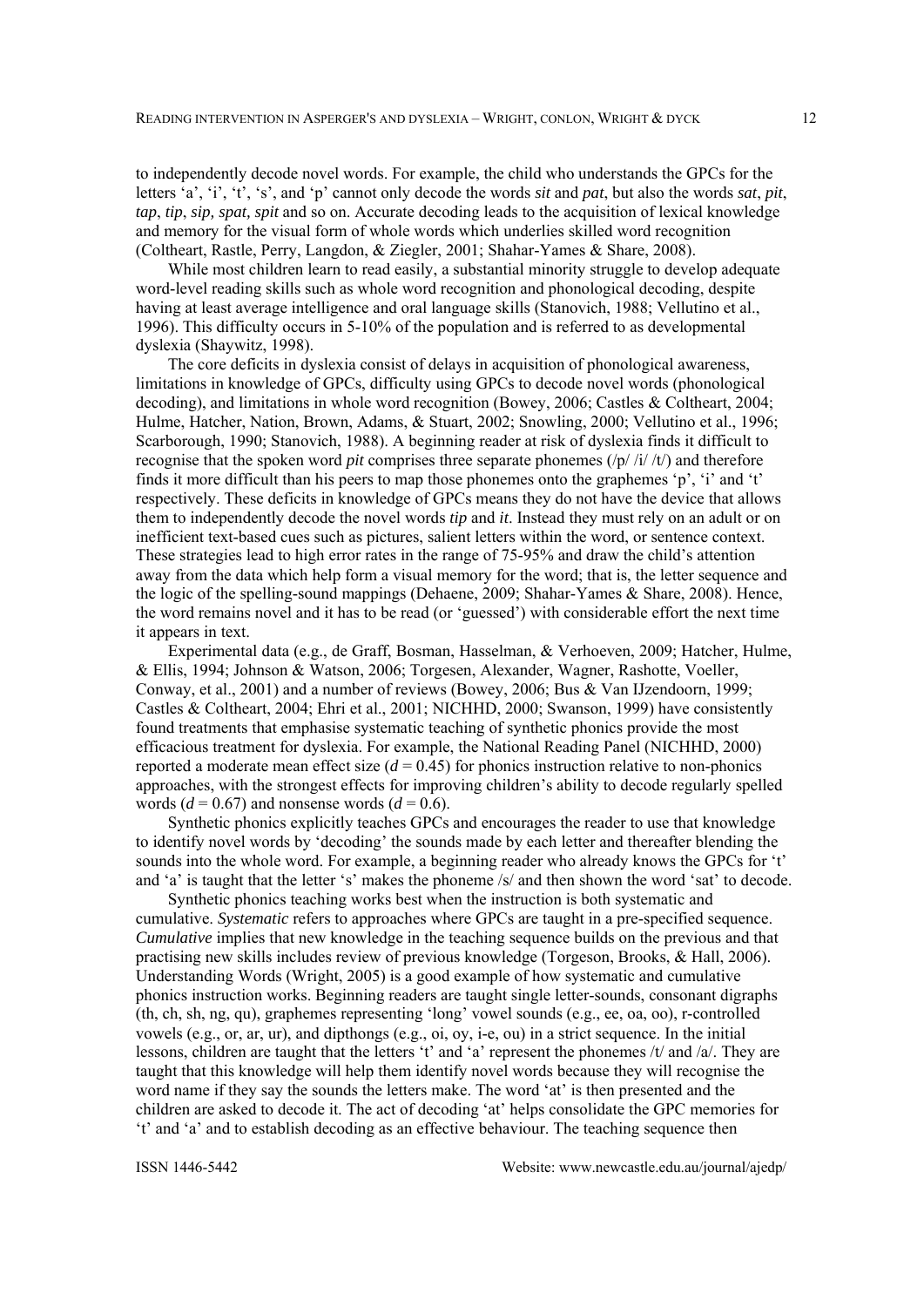introduces the letter 's' representing the phoneme /s/ and the child is confronted with the words 'sat' and 'at'. Introducing letters 'p' and 'i' representing the phonemes /p/ and /i/ allows the child to read *tap, tip, pit, pat, sap, spat* and so on.

Despite the relative success of phonics interventions for dyslexia, current intervention approaches do not produce significant change in a substantial minority of non-responders (e.g., Duff, Fieldsend, Bowyer-Crane, Hulme, Smith, Gibbs, et al., 2008; Torgesen, 2000; Denton, Fletcher, Anthony & Francis, 2006; Vellutino et al., 1996; Wright & Conlon, 2009). The question of what reading treatment works for whom is a topic of debate in the literature and is acknowledged as a research priority (Pugh & McCardle, 2009). One problem faced by clinicians and educators is that the school population or referred patients do not always resemble the samples described in published controlled treatment trials. Such trials have typically included a homogenous treatment group with few, if any, co-morbid weaknesses (e.g., Hatcher et al., 1994; Vellutino et al., 1996).

 In contrast, educators manage students who have multiple behavioural and/or developmental problems. The current state of the literature requires practitioners to infer, rightly or wrongly, that co-morbid weaknesses have little influence on treatment selection and treatment response in dyslexia. In the absence of large randomised trials, one approach that can provide useful information is single cases in which multiple disorders exist. This paper reports on response to treatment in an individual with co-morbid dyslexia and Asperger's Syndrome (AS).

AS is a pervasive developmental disorder whose clinical features include difficulty forming friendships, poor social cognition (perspective taking, reciprocal interactions, and social appropriateness and congruence of behaviour), diminished empathy, restricted, repetitive patterns of interests and behaviour, and pervasive and circumscribed interests (American Psychiatric Association, 2000; Volkmar & Klim, 2000). AS differs from high functioning autism in that onset is usually later, social, and communication deficits are less severe, motor mannerisms are typically absent, while intense interests and verbosity are typically more obvious. Cognitive and oral language abilities are usually preserved in AS (Volkmar & Klin, 2000). However, there is controversy about the latter. Diagnostic criteria require that there be "no clinically significant delays in language" (American Psychiatric Association, 2000) and most individuals with AS have intact language *content* (phonology, semantics, and grammar). In contrast, many have pragmatic deficits in the social and contextual *use* of language (Bishop, 2000).

There has been an historic assumption that reading skills in autistic spectrum disorders are a relative strength (Church, Alisanski, & Amanullah, 2000; Frith & Snowling, 1983; Goldberg, 1987; Grigorenko, Klin, Pauls, Senft, Hooper, & Volkmar, 2002; Mayes & Calhoun, 2003; Nation, Clark, Wright, & Williams, 2006; O'Connor & Klein, 2004). However, recent evidence suggests autistic spectrum disorders and dyslexia do co-occur (Nation et al., 2006). One might also then assume that AS and dyslexia co-occur and there seems little reason to assume that dyslexia occurs at a lower rate of prevalence in AS than it does in the wider population. However, there is no published literature of which we are aware to support this statement. Furthermore, we are currently unaware of any published treatment studies of dyslexia and AS and there is limited available evidence upon which clinicians can base decisions about effective reading intervention when AS and dyslexia co-exist in the same child.

Models of reading (e.g., Coltheart et al., 2001; Morton & Patterson, 1980) propose that the skilled reading system involves independent procedures for reading words aloud; one referred to as the lexical route and the other as the sub-lexical route (Castles & Coltheart, 1993). When reading via the lexical route, a printed word is matched to an entry in the orthographic lexicon and the word name is retrieved from the phonological lexicon. Lexical reading requires the reader to have had prior experience with a word and thus the lexical route cannot be used for novel words such as Karamazov or nonsense words such as spoink. In contrast, the sub-lexical route is typically employed for novel words which do not have a lexical entry and involves 'decoding' words via grapheme-phoneme conversion rules. While the sub-lexical system can read nonsense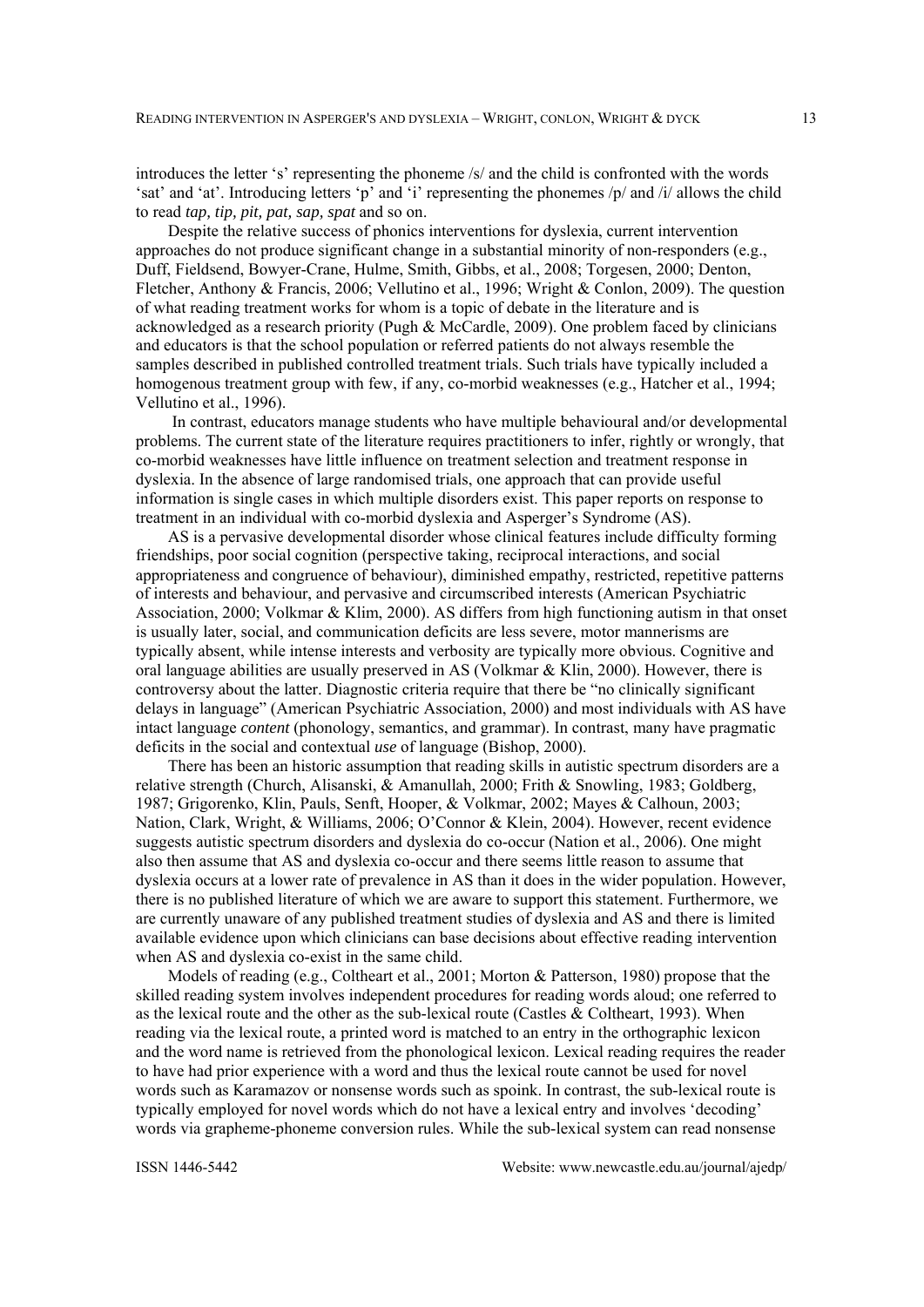words like spoink, it produces regular, and therefore incorrect, pronunciations for irregular words like yacht and colonel.

Children who have dyslexia can have problems with either route, although they most frequently have difficulty with both procedures. The current study evaluated a sub-lexical treatment approach for JK, a 9-year-old boy diagnosed with both AS and dyslexia. JK had mixed dyslexia; however, the sub-lexical weaknesses were far more substantial and the focus of the program was on treating these weaknesses. The aim of the treatment was to improve the ability to use the sub-lexical reading route for reading novel words. The treatment design allowed investigation of treatment efficacy, generalisation of treatment effects to reading of untreated words (regular-, irregular- and non-words), and generalisation to text-reading performance and comprehension.

## **METHOD**

#### **Participant**

JK, a right-handed boy, was born in August 2000 and was 9 years old at the time of initial testing. He was referred to a private developmental psychology clinic for assessment. There was no history of developmental disorders in the immediate family except a maternal uncle who had dyslexia. JK did not have any neurological, ophthalmic or audiological history. He had attended two primary schools and had not received any special education services before the current study. Oral language skills had reportedly developed early and he was reported by his mother to have had "exceptionally advanced conversations since two years of age".

Failure to develop age appropriate peer relationships, anxiety in response to change in routines, failure to display typical emotion, difficulty engaging in reciprocal communication, and a strong interest in computers which pervaded thought and communication brought JK to the attention of special education staff at his school. The first author was asked to assess for an autism spectrum condition.

A clinical interview based on the Autism Diagnostic Interview – Revised (Rutter, LeCouteur, & Lord, 2003) was conducted with his mother. JK did not meet the ADI-R criteria (Rutter et al., 2003) for autistic disorder; primarily because of late onset and more advanced communication skills than typical in autistic disorder. He did meet DSM-IV (APA, 2000) criteria for Asperger's Disorder in that he had significant weaknesses in social communication, had difficulty interacting with peers and adults, and had a limited and relatively inflexible behavioural repertoire. The presence of a pervasive developmental disorder was supported by parental responses above the clinical cutoff (raw score = 16) on the Social Communication Questionnaire (Rutter, Bailey,  $\&$ Lord, 2003).

JK displayed 9/9 DSM-IV (APA, 2000) Attention-Deficit/Hyperactivity Disorder (ADHD) inattentive symptoms. However, as is often the case in children with autism spectrum conditions (Klin, Sparrow, Marans, Carter, & Volkmar, 2000), JK did not have difficulty focusing. Rather, he was hyper-focused on specific activities or topics and adults had difficulty getting him to paying attention to the task at hand. For example, the first author observed one reading lesson in which JK was reading word lists presented on a laptop computer. He kept interrupting the task to show the adults in the room how to use a shortcut function to see how quickly the computer was running. ADHD was not diagnosed because of this apparent hyper-focus, rather than the inattention typically seen in ADHD.

In addition to Asperger's Disorder, concerns were expressed for JK's reading and spelling skills. Formal intellectual testing conducted in April 2008 by the school psychologist using the Wechsler Intelligence Scale for Children (WISC-IV; Wechsler, 2003) showed that JK had a Full Scale IQ of 117. The WISC-IV index scores were 124 for Verbal Comprehension, 125 for Perceptual Reasoning, 86 for Working Memory and 106 for Processing Speed. In contrast, an assessment performed by the first investigator in December 2009 revealed a standard score (population mean = 100;  $SD = 15$ ) for word recognition of 86, 79 for non-word decoding, and 75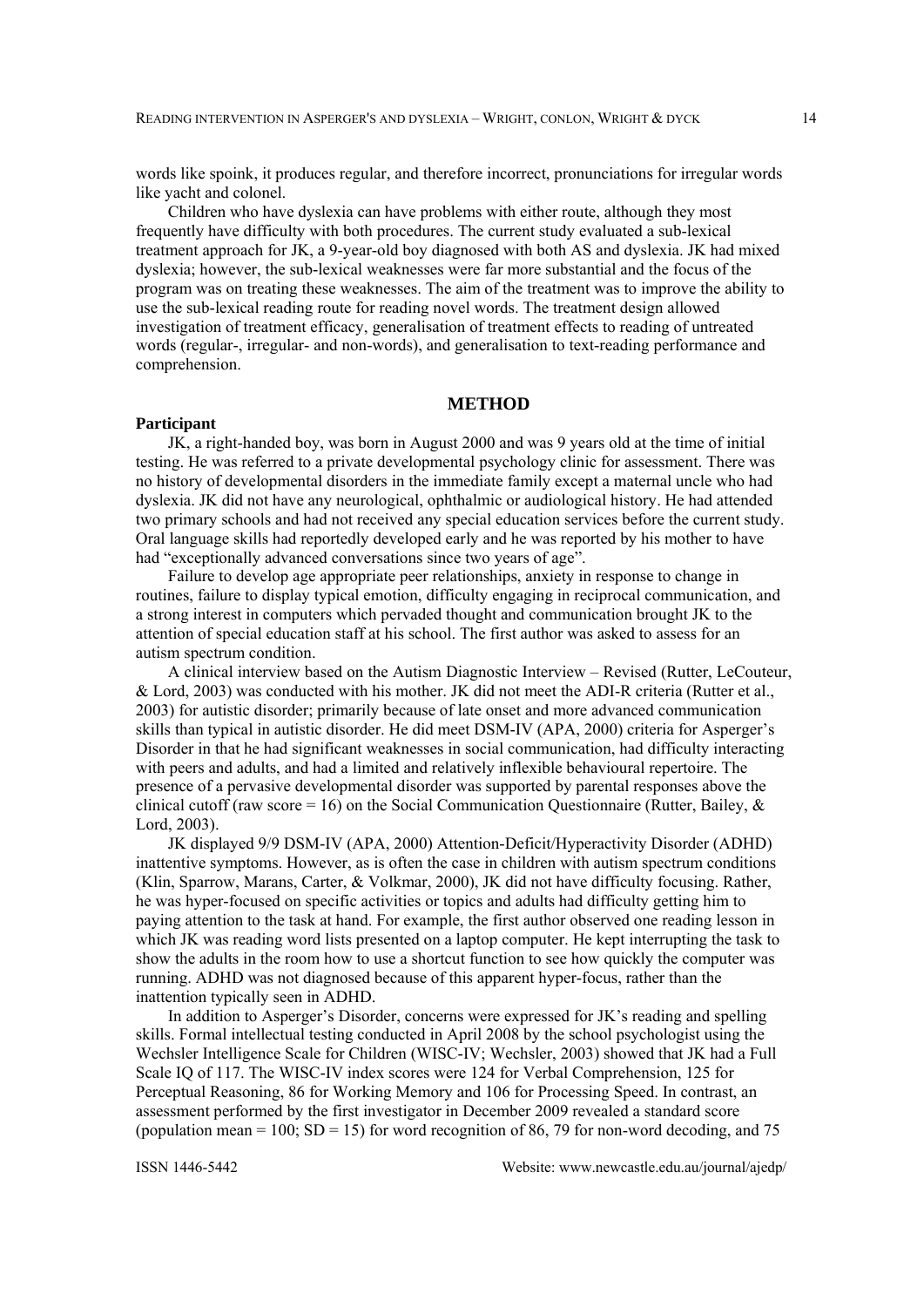for spelling on the Wechsler Individual Achievement Test (WIAT-II; Wechsler, 2001). Representative spelling errors included *apl* for 'apple', *fingr* for 'finger', *unbrel* for 'umbrella', *ges* for 'guess' and *unbr* for 'under'. Reading Comprehension on the WIAT-II (Wechsler, 2001) was in the  $50<sup>th</sup>$  percentile.

In summary, there was strong evidence for the triad of weaknesses seen in AS and evidence of developmental dyslexia. While he performed relatively better on tests of reading ability assessing whole-word (lexical) knowledge (WIAT-II Word Reading subtest) relative to decoding (sub-lexical skill; WIAT-II Pseudoword Reading subtest), JK was generally a poor word-reader for his age. In addition, his word-level reading and spelling skills were well below the level of his general intellectual ability.

#### **Measures**

*WIAT-II Word identification*: The Word Reading subtest from the WIAT-II (Wechsler, 2001) was used to assess single word recognition skill. The task required JK to pronounce single letters and single words ( $r_{xx}$  = .97 for internal consistency;  $r = .98$  for test-retest reliability; maximum raw score  $= 131$ ).

*WIAT-II Pseudoword decoding*: The ability to use phonological information to decode words was assessed with the Pseudoword Decoding subtest from the WIAT-II (Wechsler, 2001). Pseudowords or 'non-words' are used to determine how well the individual can decode and pronounce words they have not seen before (Muter, 2006). Nonwords are letter strings that resemble English words and conform to the spelling and sound structure of English, but do not make sense (e.g., leb, ruckid, and unfrodding;  $r_{xx} = .97$  for internal consistency;  $r = .95$  for testretest reliability; maximum raw score = 55).

*Castles & Coltheart word lists*: The revised version of the Castles and Coltheart word lists (CC2; Castles, Coltheart, Larsen, Jones, Saunders, & McArthur, 2009) was used to assess word-level reading skills. The CC2 includes three word lists each of 40 words: irregular-, regular- and nonwords. The test is available in two formats: a web-based version and a pencil-and-paper PDF version (see http://www.motif.org.au). The pencil-and-paper version was used in the current study. The child is presented with the items for reading aloud, one at a time, until he or she makes five consecutive errors on any single item type. At that point, presentation of that type of word list ceases. Testing proceeds until the child makes 5 consecutive errors on the final item type. A total raw score /40 is obtained and can be converted to z-scores and percentiles within age bands of 5-6 months.

*Curriculum-based non-word reading*: A curriculum-based non-word reading test (hereafter CBM Non-words) was administered in which JK read 155 nonwords constructed from each of the GPCs shown in Table 1. The GPCs were selected because they matched the curriculum content of the intervention program (Understanding Words; Wright, 2005) that was to be used with JK. The items were presented in the same order each time JK was tested. The items were printed on individual cards printed in 48 point Comic Sans font.

*Reading comprehension*: The Neale Analysis of Reading Ability (3<sup>rd</sup> Edition; NARA-III; Neale, 1999) was administered as a measure of reading comprehension. The NARA-III includes two parallel forms with standardised norms. The test required the participants to read a series of up to six graded passages. Word-reading errors are subtracted from a total possible passage score of 16 (e.g., if four errors are made, the participant received a passage score of twelve). The stopping rule applies when the participant makes 12 or more errors in a single passage. When <12 errors are made on a passage, questions about the text are presented orally immediately on completion of each passage. Form 2 was used at Baseline 2, Form 1 at Post-treatment testing and Form 2 at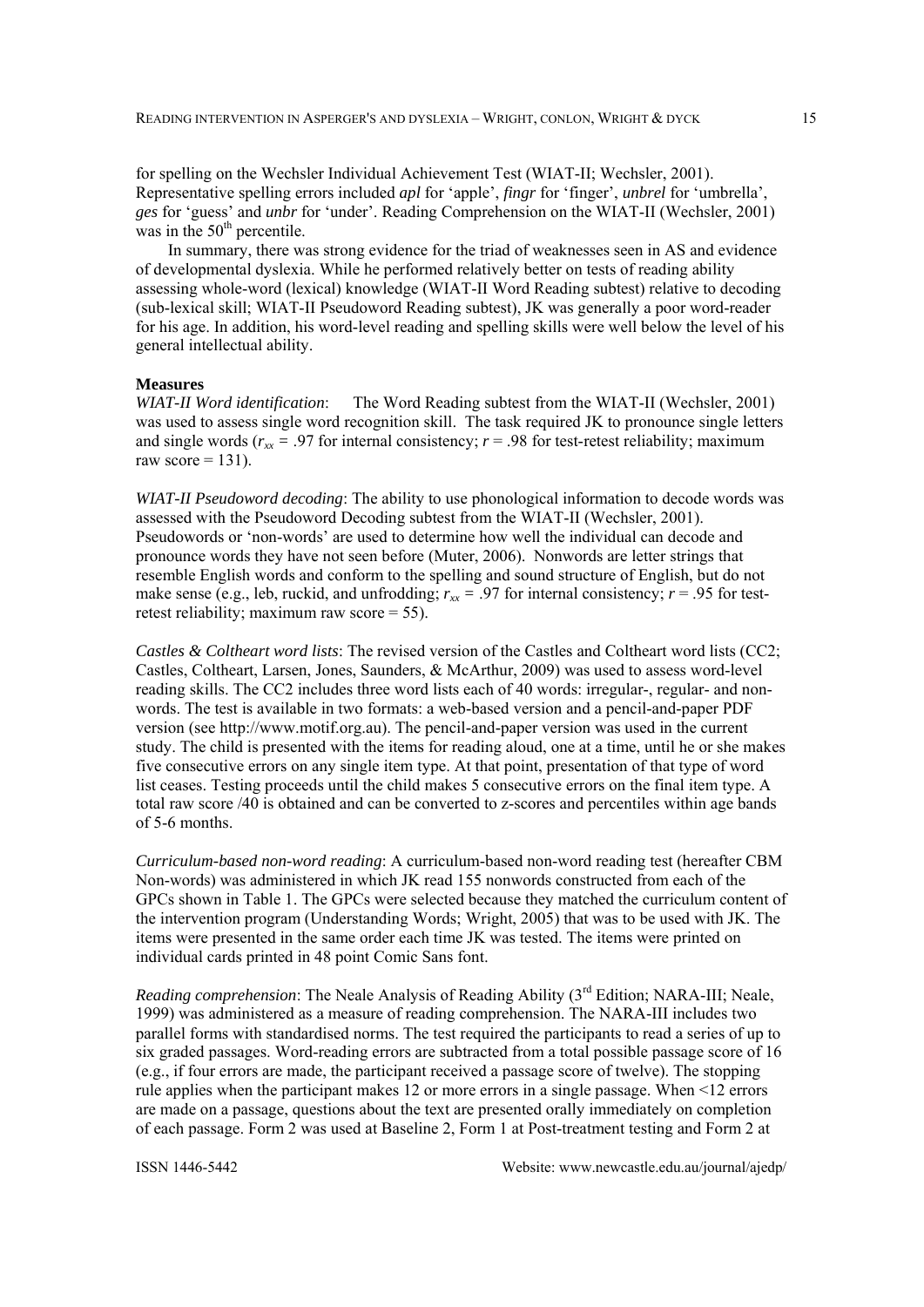9-month Maintenance ( $r_{xx} = .71$  for internal consistency for Form 1 and  $r_{xx} = .81$  for Form 2; parallel form reliability  $r = 0.86$ ; maximum raw score  $= 44$ ). There are four questions for the first passage and eight for each passage thereafter. Some questions require retention of literal information and others require generation of knowledge-based inferences.

*Text reading accuracy*: The Neale Analysis of Reading Ability (3<sup>rd</sup> Edition; Neale, 1999) was used to assess text reading accuracy. The participants read a series of up to six graded passages. Word-reading errors are subtracted from a total possible passage score of 16. The stopping rule applies when the participant makes 12 or more errors in a single passage. Form 2 was used at Baseline 2, Form 1 at Post-treatment testing and Form 2 at 9-month Maintenance ( $r_{xx}$  = .95 for internal consistency for Forms 1 and 2; parallel form reliability  $r = 0.98$ ; maximum raw score = 100).

### **Procedure**

The study was conducted under the auspices of a private clinic and use of the data was authorised via Griffith University Human Research Ethics Committee arrangements. All services were provided gratis after informed written consent was obtained from JK's parents.

A double baseline was established by testing JK at two points prior to intervention. At Baseline 1, he was assessed on the WIAT-II Word Identification and Pseudoword Decoding subtests and the CBM Nonwords. He was reassessed on all three measures after 10-weeks (Baseline 2). At Baseline 2, JK was also assessed on the revised version of the CC2 regular-, irregular-, and non-word reading lists (Castles, et al., 2009), and the accuracy and comprehension components of the third edition of the Neale Analysis of Reading Ability (NARA-III; Neale, 1999). It is important to note that JK saw his learning support teacher 3 sessions/week during the baseline period. The stated aim of these sessions was to improve his reading skills. No specific program was used to achieve this aim and the first author's observations were that the time was spent reading texts and playing memory games and word bingo. Following the baseline period, JK then engaged in a 10-week reading intervention for sub-lexical reading deficits. All measures were administered a third time at Post-treatment (after 10-weeks) and again at 9-month Follow-up. No treatment was provided by the researcher or school between Post-treatment and Follow-up because JK moved schools. All testing was conducted by the first author.

*Training items*: Training items were selected on the basis of performance on the CBM Non-words. Table 1 shows the grapheme-phoneme conversion rules covered by the CBM Non-word test. JK was able to read no fewer than 4/5 non-words containing the graphemes L, W, J, V, Z, Y, CH and SH. He scored 2/5 for the 'X' grapheme and no higher than 1/5 on any of the other GPCs which. along with X, were selected for training.

*Teaching method*: Thirty sessions of training were provided. The thirty sessions were equivalent to 30-hours of instruction; however, note that a considerable portion of each session had to be devoted to redirecting JK or allowing him to finish conversations he initiated which were irrelevant to the treatment. The first three lessons were conducted by the first author and thereafter by the school special education teacher. Every fourth session was observed by the first author to ensure treatment fidelity. From the second session on, each session began with a 5-10 minute review of previously taught GPCs. A new GPC was then introduced. For example, the teacher wrote the digraph AI on a whiteboard, pointed and said: "these letters make the sound /ae/; what sound?" When a firm representation had been established, the teacher made a word using the trained GPC and previously known GPCs (e.g., 'raid') and asked: "If these letters make /ae/, what is this word?"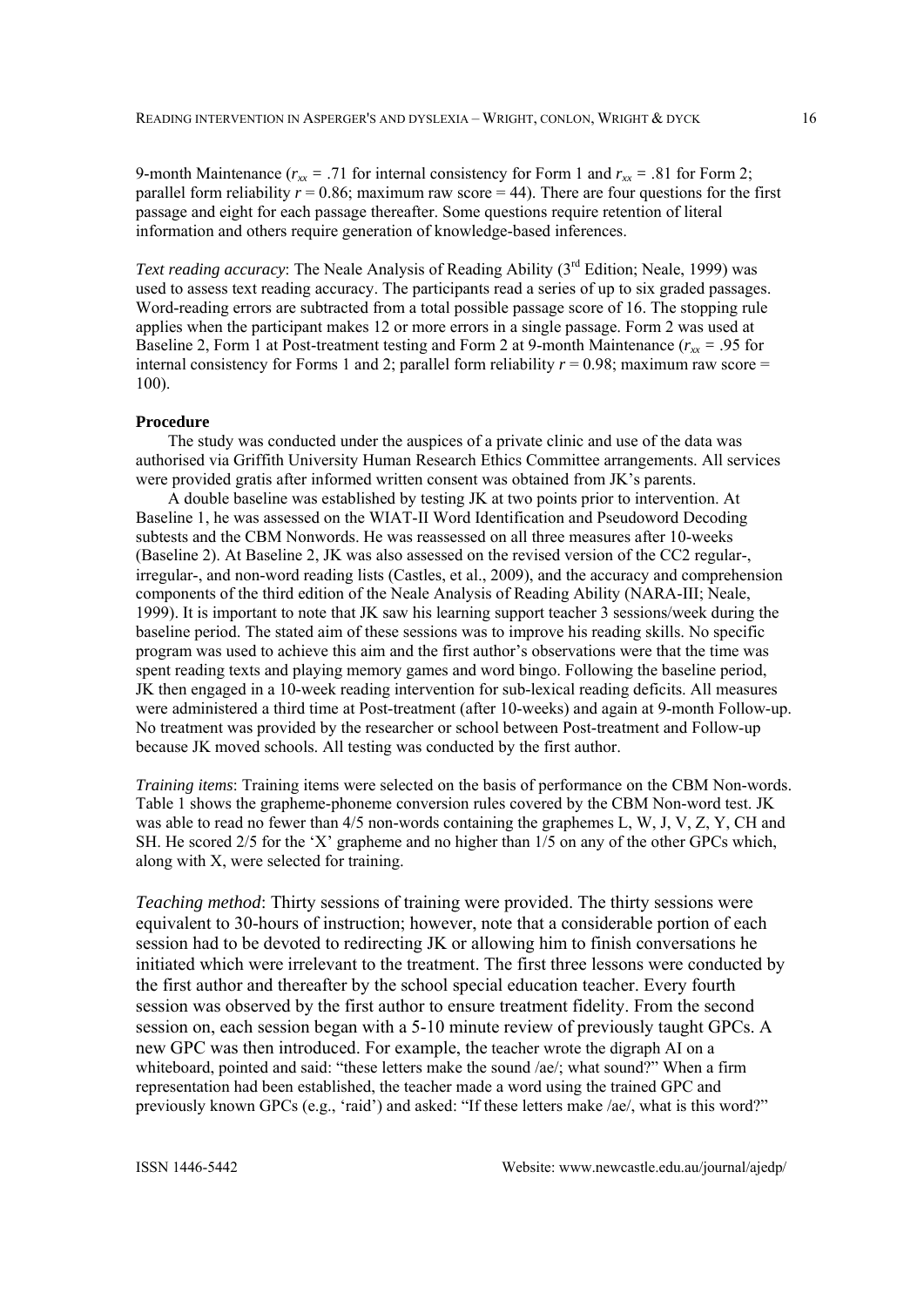| $\mathbf{L}$           | lip   | $\mathbf X$ | box   | W                                 | wet   |
|------------------------|-------|-------------|-------|-----------------------------------|-------|
| $\bf J$                | just  | $\mathbf V$ | vet   | $\mathbf Y$                       | yet   |
| $\boldsymbol{Z}$       | jazz  | QU          | quick | $\operatorname{SH}$               | shop  |
| $\rm CH$               | chip  | <b>TCH</b>  | pitch | IGH                               | sight |
| Y                      | try   | TH          | with  | <b>OA</b>                         | boat  |
| ${\rm NG}$             | sing  | AR          | part  | $00\,$                            | moon  |
| ${\rm OR}$             | sport | AI          | rain  | $\ensuremath{\mathsf{UR}}\xspace$ | turn  |
| ${\rm A}{\rm Y}$       | say   | <b>OW</b>   | cow   | $\rm{EE}$                         | seem  |
| $\overline{\text{OI}}$ | coin  | $\rm{AIR}$  | fair  | EAR                               | hear  |
| $A_E$                  | take  | $O_E$       | note  | $U_E$                             | dune  |
| $I_E$                  | like  |             |       |                                   |       |
|                        |       |             |       |                                   |       |

Table 1. The 31 grapheme-phoneme conversion rules assessed in the CBM Non-word test with a word example for each item.

Letters would then be swapped in and out of the word to make a number of new words/non-words (e.g., RAID-RAIN-BRAIN-CHAIN-HAIN).

JK then read word lists comprising words and non-words from the Understanding Words (Wright, 2005) student materials. The materials were presented on a computer as it was felt that this medium matched JK's interests and was more likely than a paper-based medium to generate motivation. The words in the list were constructed using the grapheme taught in that lesson and previously taught or known graphemes (e.g., gain, strain, and laip). None of the non-words featured on the CBM Non-word test. JK then engaged in approximately 15 minutes of spelling and/or letter-sound manipulation activities which were used to assist him in forming a stronger representation of the GPC and in understanding how the new knowledge could be used functionally for word-decoding or spelling. The session ended with JK reading sentences or short stories from the Understanding Words (Wright, 2005) student materials which contained the newly taught GPC. The purpose of this part of the treatment was to help JK recognise that the purpose of the decoding strategies used in the word-level treatment was to teach him how to use the same procedures when faced with unfamiliar words in a text.

## **RESULTS**

JK's reading performance is shown in Table 2. The traditional approach to analysis of single-subject research data involves visual comparison of responding across conditions (Horner, Carr, Halle, McGee, Odom, & Wolery, 2005; Parsonson & Baer, 1978). Demonstration of a functional relationship between independent (treatment) and dependant (reading outcome) variables requires compelling evidence of an effect (Horner et al., 2005). In the case of the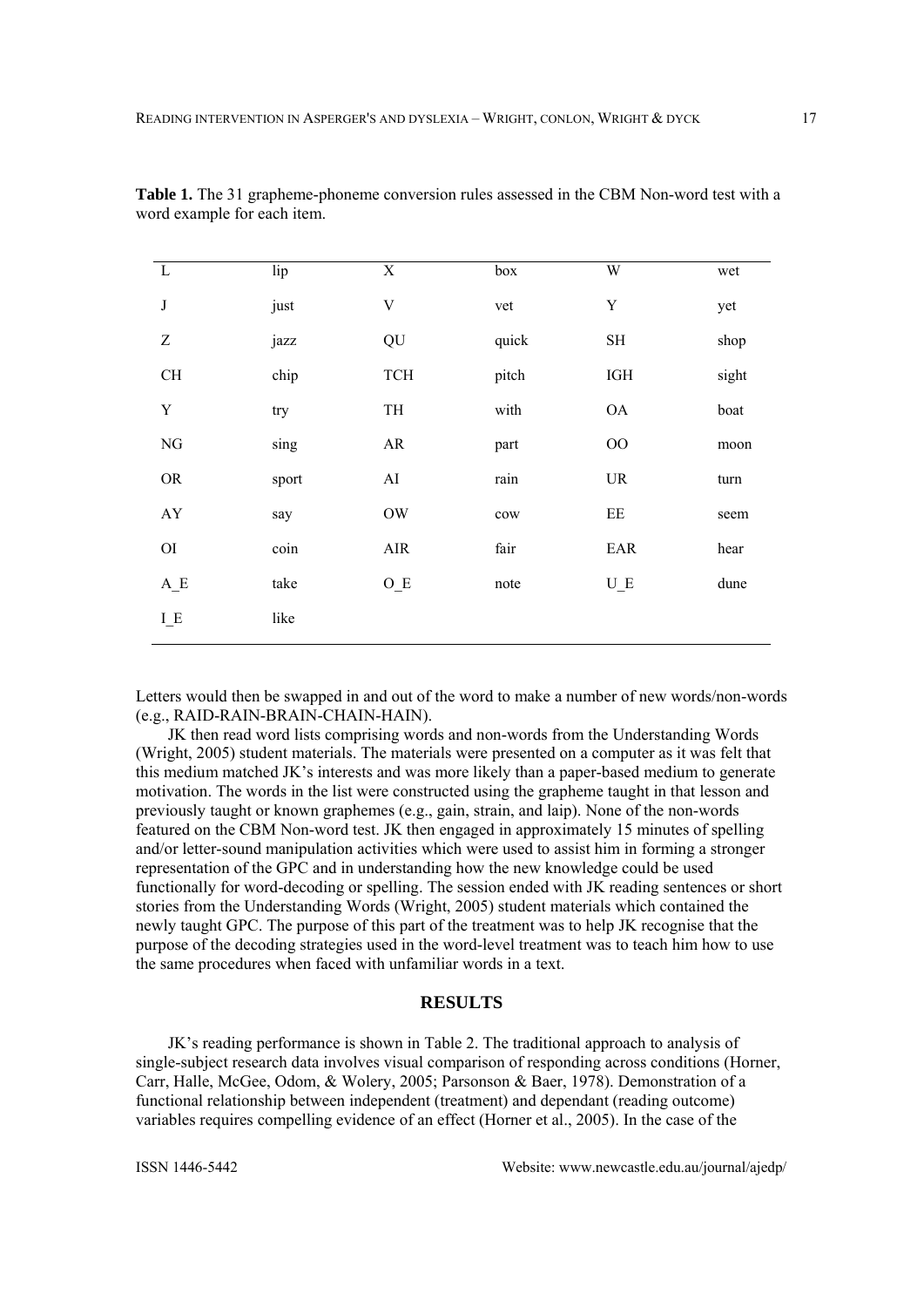current study, a functional relationship between treatment and reading ability required a stable baseline (during which no treatment occurred) followed by substantial growth in reading ability during the period in which treatment was provided. Finally, to ensure that any effect seen during treatment was due to the intervention itself and not to a variable such as increased attention or the parent-student relationship, the treatment effect must be maintained at 9-month follow-up. Remember that JK did not have additional intervention during 9-month follow-up and did not have contact with the special education teacher who ran the intervention because he changed schools. A regression in skills from post-intervention to follow-up would indicate that at least part of any reading gains were due to the teacher-child relationship or to some other psychosocial variable.

 Figure 1 shows JK's response on the WIAT-II Word Identification and Pseudoword Decoding measures. It can be seen that no improvement was made during baseline. A sharp improvement in non-word reading then occurred during the treatment period and this gain was maintained 9-months later. Less growth was made on the Word Identification measure during treatment; although there does appear to be a positive trend occurring from onset of treatment to follow-up. The difference between response for non-words and the items on the word identification measure will be addressed in the Discussion. Figure 2 shows JK's response on the CBM Non-word test. His scores were again stable across baseline and a sharp improvement in phonological decoding ability occurred during treatment. This gain was maintained at 9-month follow-up.

# **Quantitative analysis of reading gains**

In order to assess JK's reading gains quantitatively, it was necessary to adopt a rule of thumb against which the clinical significance of changes could be compared (M. Coltheart, personal communication, May 24, 2011). Some studies have used post-treatment status (e.g., a post-test standard score of  $\geq 90$ ) as a benchmark for clinically significant response to intervention (Torgesen, 2000; Torgesen et al., 2001; Wright & Conlon, 2009). However, this method may obscure the amount of reading growth in response to intervention (Fuchs, 2003). To assess the clinical significance of JK's reading growth we obtained the standard deviation (SD) of the relevant raw score distribution for the CC2 word-reading tests (Castles, et al., 2009) and the NARA-III text reading accuracy and reading comprehension tests (Neale, 1999). These data were obtained from the test manuals. The CC2 SD was based on a 9-9.5 years-of-age cohort and the NARA-III SD was based on a grade-level cohort. Raw data were not available for the WIAT-II Word Identification and Pseudoword Reading subtests so the clinical significance of change on these measures could not be calculated using the current method. Our rule of thumb required JK

| Test                         | Baseline 1 | Baseline 2 | Post-<br>treatment | 9-month<br>Follow-up |
|------------------------------|------------|------------|--------------------|----------------------|
| Word Identification          | 84         | 82         | 87                 | 93                   |
| <b>Pseudoword Decoding</b>   | 15         | 12         | 40                 | 38                   |
| <b>Text Reading Accuracy</b> | XX.        | 33         | 40                 | 48                   |
| Reading Comprehension        | <b>XX</b>  | 18         | 20                 | 23                   |
| Regular-word accuracy        | <b>XX</b>  | 25         | 31                 | 33                   |
| Irregular-word accuracy      | XX.        | 12         | 16                 | 17                   |
| Non-word accuracy            | XX.        | 6          | 26                 | 32                   |
| <b>GPC</b> Test              | 48         | 41         | 127                | 119                  |

**Table 2**: Baseline, post-treatment and follow-up (raw) scores on reading measures.

Note:  $xx =$  task not administered.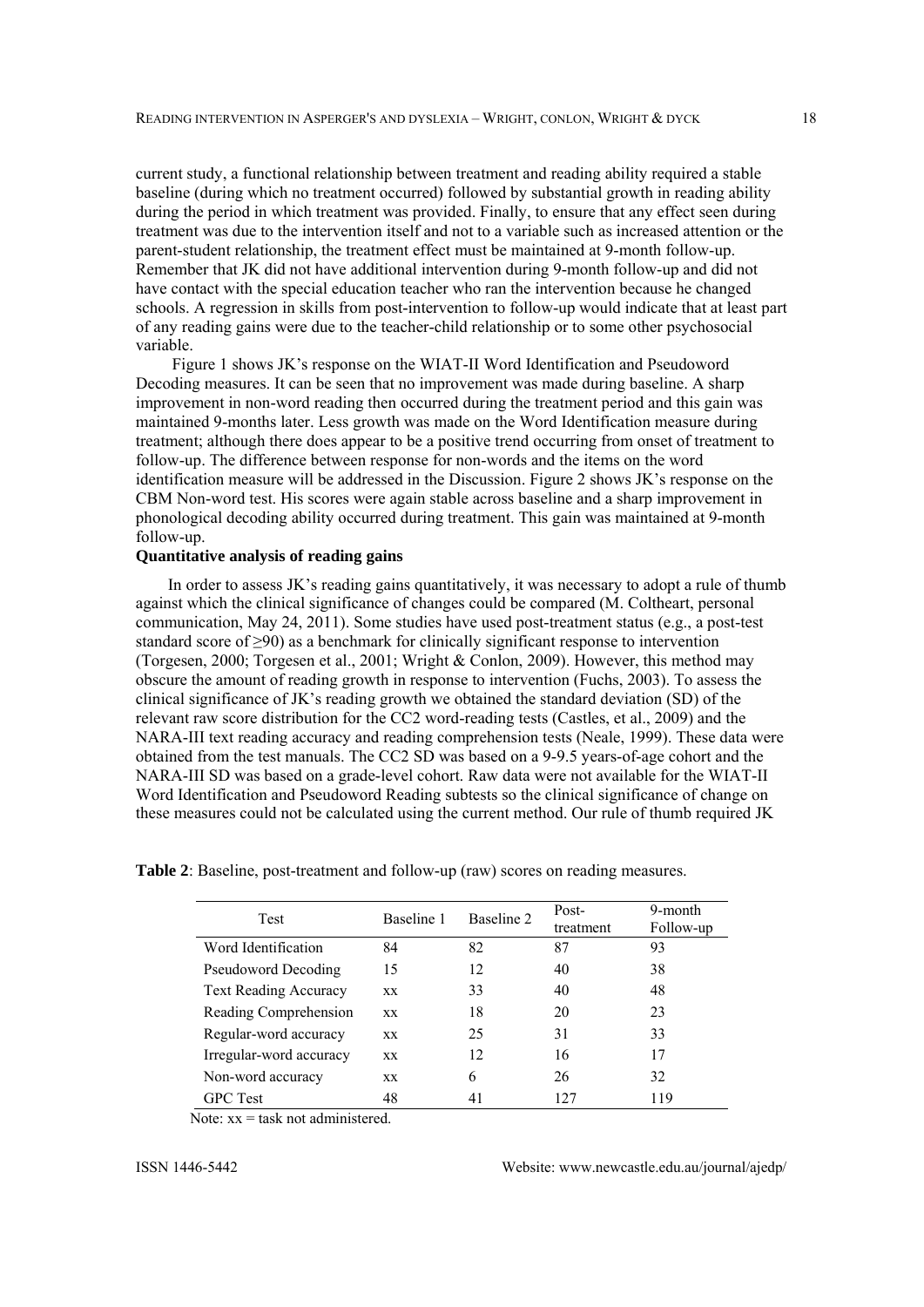

**Figure 1.** JK's raw scores on the WIAT-II Word Identification and Pseudoword Decoding measures across the different stages of the study.





to make change of  $\geq 0.8$  of a standard deviation from Baseline 2 to 9-month Follow-up. The  $\geq 0.8$ standard deviations rule of thumb was selected because it represents a large effect size (Cohen, 1992).

JK made >0.8 of a standard deviation change from Baseline 2 to 9-month Follow-up on the CC2 (Castles, et al., 2009) regular-, irregular and non-word reading measures. The amount of change was equivalent to a strong effect (Cohen, 1992). The benchmarks for the NARA-III reading accuracy and comprehension measures were 17.28 and 6.8 raw score points respectively. JK just failed to meet these benchmarks, making gains of 15 and 5 raw scores points on the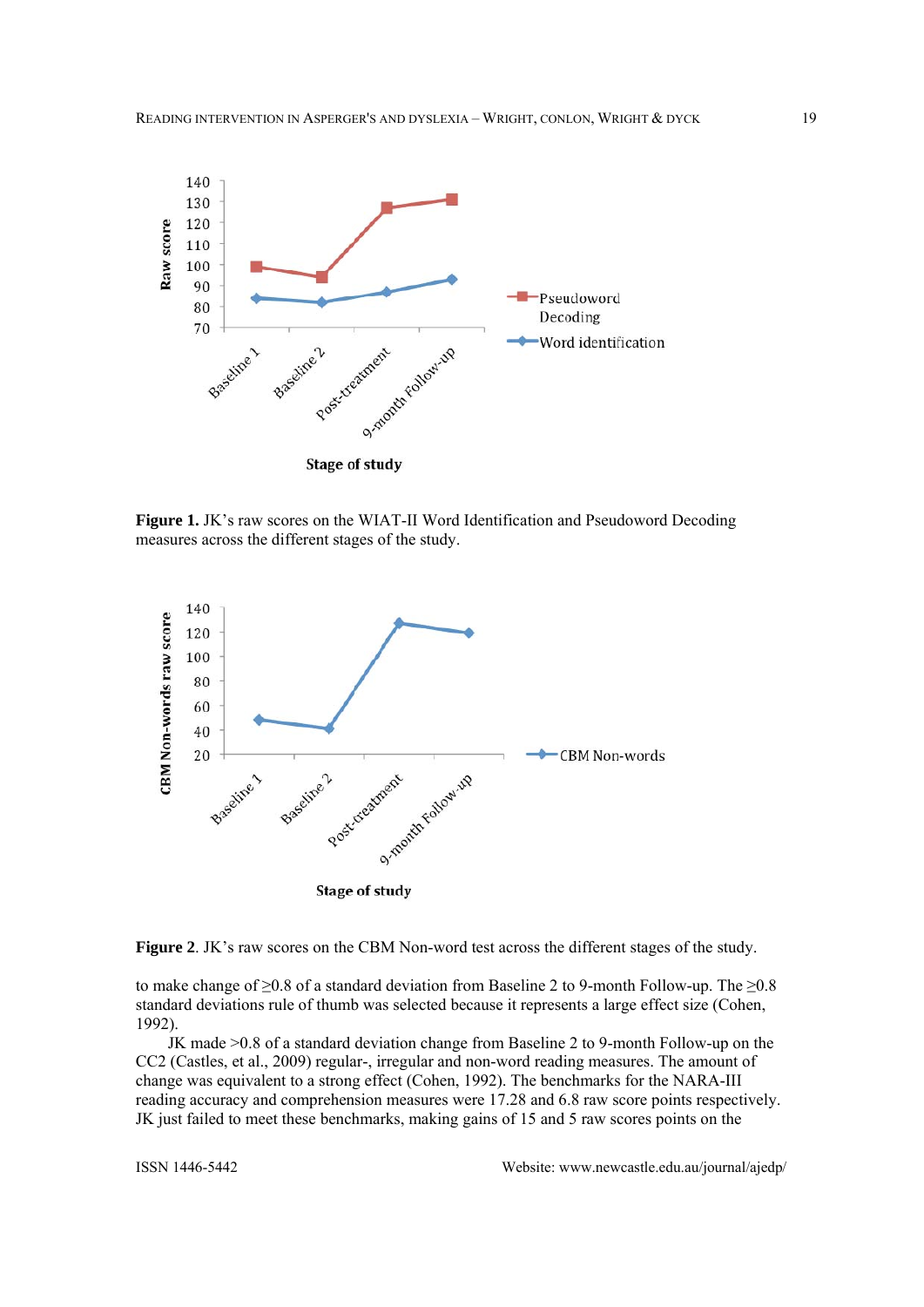reading accuracy and comprehension measures respectively. The  $\geq 0.8$  standard deviations rule of thumb is a conservative criterion that makes it difficult to achieve the benchmark for clinically significant change in a short-term intervention. It should therefore be noted that JK's gains on these latter two measures were far from insubstantial. The gain in text reading accuracy was equivalent to 0.69 of a standard deviation based on the grade-level normative distribution and the gain in reading comprehension was 0.58 of a standard deviation.

#### **Treatment satisfaction**

JK's mother and special education teacher both indicated being satisfied with his response during the treatment. JK's teacher reported that she felt that he was more willing to read curriculum materials within the classroom and that she had observed him using the decoding strategies taught in the intervention to help decipher classroom texts. The teacher reported that she believed the intervention methods could be delivered to other students with relative ease and that there was intent to continue using the intervention method within her special education unit.

# **DISCUSSION**

Where previously it had been assumed that word-level reading skills in autism spectrum disorders were typical, there is now recognition that autism spectrum disorders and dyslexia can overlap (Nation, et al., 2006). The purpose of this study was to investigate whether or not a reading intervention method previously shown effective in dyslexia could be effective in a single case of Asperger's Disorder (AS) and dyslexia. The participant, JK, displayed a mixed dyslexia profile with mild weaknesses in lexical processes and more severe weaknesses in phonological decoding. Response to an intervention had not been studied previously in this population.

The results indicated the following.

- 1. Sub-lexical reading intervention produced substantial and clinically significant improvements in phonological decoding skills.
- 2. There were substantial improvements in irregular-word reading despite the fact that the treatment focused on sub-lexical reading skills.
- 3. The improvements in word-level skills were accompanied by moderate improvements in text reading accuracy and reading comprehension.

#### **Treatment effects**

Provided sufficient experimental controls are employed, single-case research allows conclusions to be drawn about treatment effectiveness. Indeed, single-case research is considered a rigorous scientific method that can form part of the process of establishing evidence-based practices (Horner et al., 2005). In single-case research an independent variable (e.g., reading intervention) is systematically varied to document a functional relationship between independent and dependent variables. Performance during treatment is contrasted with performance during, preferably, multiple baselines and untreated periods. An experimental effect is demonstrated when predicted change in a dependent variable (e.g., improvements in reading) covaries with manipulation of the independent variable (onset and/or cessation of intervention; Horner, et al., 2005).

In the current study, it was demonstrated that JK made no gains on measures of word identification and non-word reading across a 10-week baseline. Importantly, he was receiving the same amount of contact with his special education teacher during this period as he received during the treatment period. The teaching aims were also generally the same during these two periods; to improve reading skills. Introduction of a sub-lexical reading intervention covaried with substantial growth in sub-lexical reading skills (i.e., the ability to apply phonological decoding strategies to novel words). That sharp improvement was seen on the reading sub-skill upon which the intervention focused is partial evidence of a treatment effect. More importantly,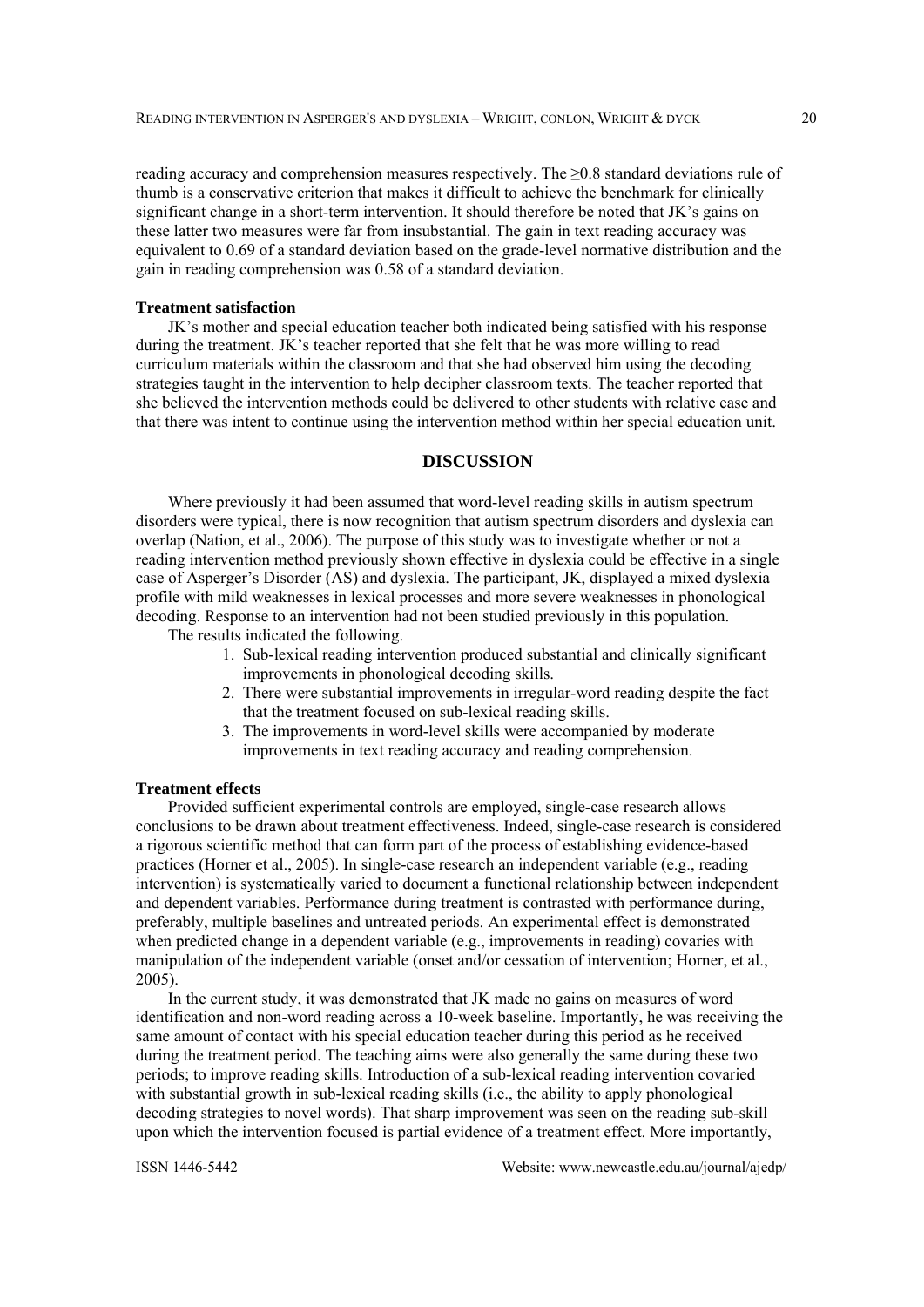the gains made during the treatment far exceeded those made during baseline despite JK receiving the same amount of teaching from the same teacher. While not conclusive, these data are evidence against the effect being purely the result of the teacher-student relationship. They also demonstrate that the improvements were not the result of increased attention (i.e., a Hawthorne effect) because JK received the same amount of attention during baseline and treatment periods. Finally, removal of treatment seems to have resulted in reading levels stabilising but without evidence of further gains. This is further evidence of treatment effects rather than gains being due some other psychosocial variable.

#### **Irregular-word reading**

Gains were made on WIAT-II Word Identification subtest despite this task consisting of mostly irregular words that have to be read via the lexical route (Castles & Coltheart, 1993; Coltheart, et al., 2001). Strong gains  $(≥0.8$  of a standard deviation unit) were also seen from baseline to follow-up on the CC2 irregular-word reading measure. These lexical gains were made despite the fact that the intervention focused exclusively on sub-lexical skills. The current data do not permit conclusions as to why this effect occurred. Authors have previously speculated that gains occur for words for which individuals have partial orthographic representations pretreatment and that the additional activation of the orthographic lexicon during treatment helped these representations to become better specified (Brunsdon, Hannan, Coltheart, & Nickels, 2002; Wright, Conlon, & Wright, 2011). Identifying how and why generalisation occurs is an important avenue for future research because time is such a precious commodity in school-based intervention and if skills can be acquired without direct teaching it will save considerable time and money.

### **Text reading and comprehension**

Gains were seen in text reading and comprehension that were equivalent to the size of a moderate effect (Cohen, 1992). Because a baseline was not established for these measures there was not sufficient experimental manipulation to allow conclusions to be drawn about these gains being the result of the treatment (Horner, et al., 2005). Future research should investigate the transfer of reading sub-skill interventions to these measures as they are the reading skills that have the most direct relevance for the curriculum.

#### **Social validity**

The social validity of interventions is enhanced by several factors, including: (a) selection of dependent variables with high social value, (b) demonstration that the intervention method can be applied with fidelity in real-world settings and, (c) demonstration that intervention agents report satisfaction with the method, that they report the method feasible and that they report intent to use the method after formal support is withdrawn (Horner et al., 2005). A conclusion of this study is that the intervention method has considerable social validity. Gains were seen in behaviours with high social value (reading). The intervention method was implemented with fidelity and the teacher reported that it was highly likely that the method would be used again within the special education setting. Finally, both parents and teachers reported satisfaction with progress during the study.

#### **Limitations**

Both dyslexia and AS are heterogeneous disorders. We must therefore be careful about extrapolating the conclusions to other children with the same diagnoses. Further single-case research with appropriate experimental controls and/or controlled group studies will be required before broader generalisations can be made about the response of children with co-existing dyslexia and AS.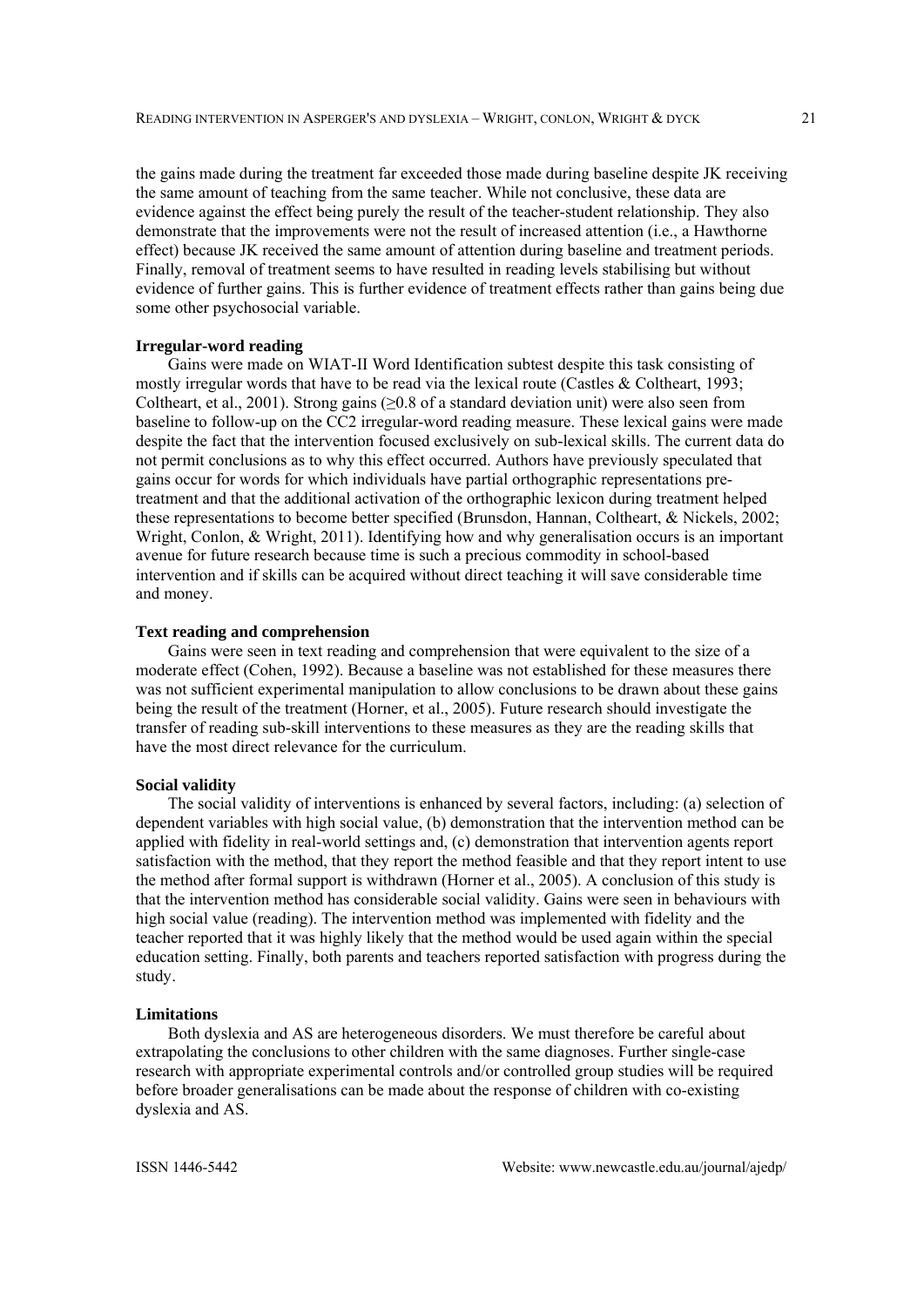The client-therapist relationship is important in any form of therapy; however, it is arguably even more vital when working with students who have an autism spectrum disorder. The importance of the relationship between JK and his teacher can therefore not be overstated. That no gains were made across the baseline period suggests that the improvements seen in this study were most likely due to the intervention rather than to the student-teacher relationship. However, this does not mean that any teacher or paraprofessional will be able to use the same intervention method with the same success for a child with AS. It would be much more realistic to suggest that a sound understanding of AS and a strong student-teacher bond are pre-requisites for being able to deliver reading intervention for those with co-existing dyslexia and AS. Future research will need to investigate knowledge and personality factors within teachers that contribute to response to intervention in this population.

Finally, the reading outcome measures used in the current study could have been collected more regularly to allow better visual inspection of growth trends. Future research would do well to use curriculum-based measures such as the CBM Non-word test used in the current study to obtain data at weekly or even bi-weekly intervals.

# **REFERENCES**

- American Psychiatric Association. (2000). *Diagnostic and statistical manual of mental disorders* (4th ed., text rev.). Washington, DC: Author.
- Bishop, D.V.M. (2000). What's so special about Asperger's Syndrome? The need for further exploration of the borderlands of autism. In A. Klin, F.R., Volkmar, & S.S. Sparrow (Eds.). *Asperger's Syndrome* (pp. 254-277). New York: Guildford.
- Bowey, J. A. (2006). Need for systematic synthetic phonics teaching within early reading curriculum. *Australian Psychologist, 41*, 120-129.
- Brunsdon, R.K., Hannan, T.J. , Coltheart, M. & Nickels, L. (2002). Treatment of lexical processing in mixed dyslexia: A case study. *Neuropsychological Rehabilitation, 12*, 385-418.
- Bus, A.G., & Van IJzendoorn, M.H. (1999). Phonological Awareness and Early Reading: A Meta-Analysis of Experimental Training Studies*. Journal of Educational Psychology*, 91, 403-414.
- Byrne, B., & Fielding-Barnsley, R. (1989). Phonemic awareness and letter knowledge in the child's acquisition of the alphabetic principle. *Journal of Educational Psychology, 81*, 805- 812.
- Castles, A., Coltheart, M., Larsen, L., Jones, P., Saunders, S., & McArthur, G. (2009). Assessing the basic components of reading: A revision of the Castles and Coltheart test with new norms. *Australian Journal of Learning Difficulties*, 14, 67-88.
- Castles, A., & Coltheart, M. (1993). Varieties of developmental dyslexia. *Cognition, 47*, 149-180.
- Castles, A., & Coltheart, M. (2004). Is there a causal link from phonological awareness to learning to read? *Cognition, 91*, 77-111.
- Church, C., Alisanski, S., & Amanullah, S. (2000). The social, behavioral, and academic experiences of children with Asperger's syndrome. *Focus on Autism and Other Developmental Disabilities, 15*, 12–20.
- Cohen, J. (1992). Things I have learned (so far). In A.E. Kadzin (Ed). *Methodological issues and strategies in clinical research* (pp. 315-333). Washington: American Psychological Association.
- Coltheart, M., Rastle, K., Perry, C., Langdon, R., & Ziegler, J. (2001). DRC: A dual route cascaded model of visual word recognition and reading aloud. *Psychological Review, 108*, 204-256.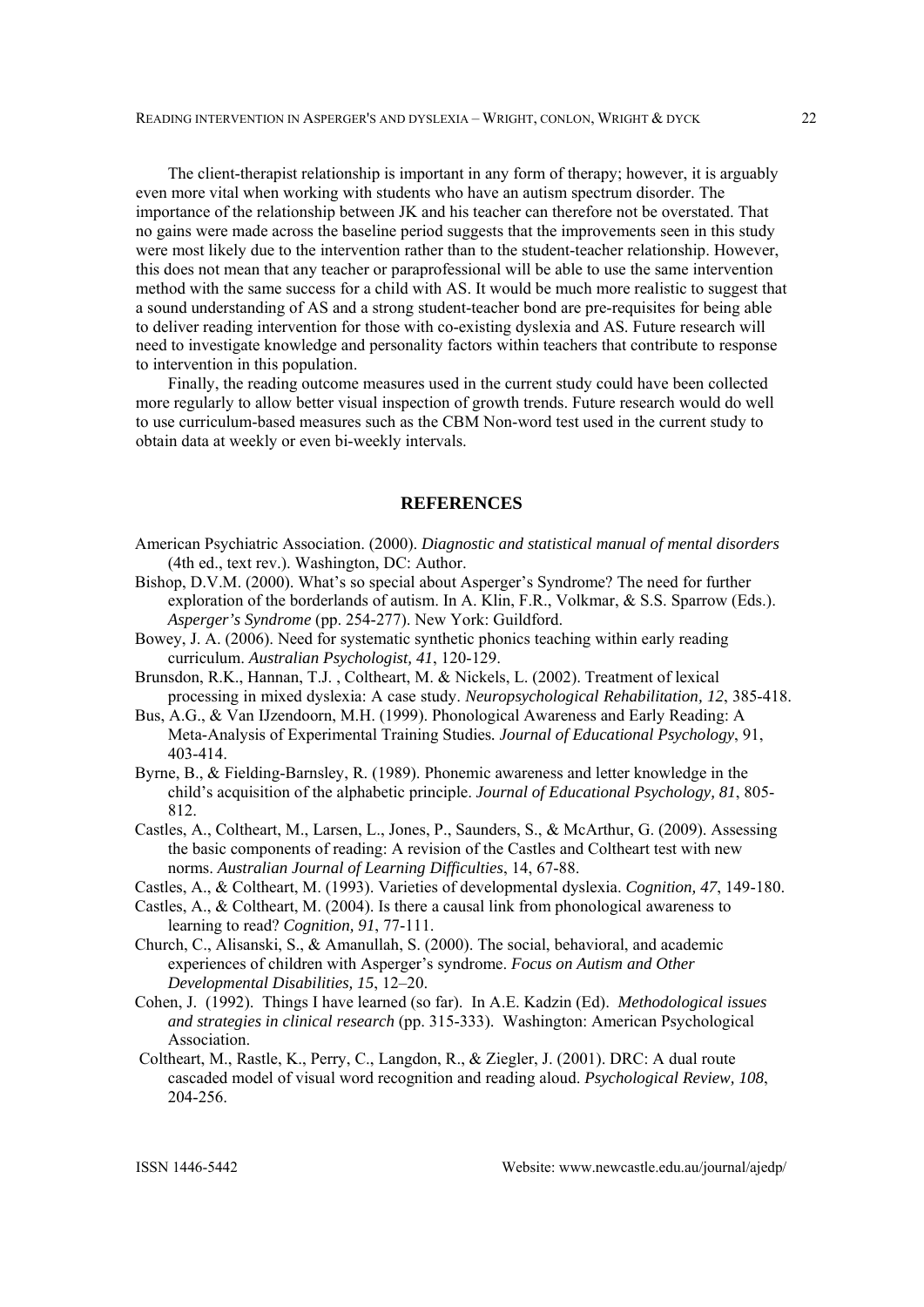- deGraff, S., Bosman, A.M.T., Hasselman, F., & Verhoeven, L. (2009). Benefits of systematic phonics instruction. *Scientific Studies of Reading, 13*, 318-333.
- Denton, C. A., Fletcher, J. M., Anthony, J. L., & Francis, D. (2006). An evaluation of intensive interventions for students with persistent reading difficulties. *Journal of Learning Disabilities, 39*, 447-466.
- Dehaene, S. (2009). *Reading in the brain*. New York: Penguin.

Duff, F.J., Fieldsend, E., Bowyer-Crane, C., Hulme, C., Smith, G., Gibbs, S., et al. (2008). Reading with vocabulary intervention: Evaluation of an instruction for children with poor response to reading intervention. *Journal of Research in Reading, 31(3)*, 319-336.

- Ehri, L. C. (1987). Learning to read and spell words. *Journal of Reading Behavior, 19*, 5-31.
- Ehri, L. C. (1991). Learning to read and spell words. In L. Rieben & C. Perfetti (Eds.), *Learning to Read: Basic Research and its Implications* (pp. 57-73). Hillsdale, NJ: Erlbaum.
- Ehri, L. C., Nunes, S. R., Stahl, S. A., & Willows, D. M. (2001). Systematic phonics instruction helps students learn to read: Evidence from the National Reading Panel's meta-analysis. *Review of Educational Research, 71*, 393 – 447.
- Frith, U. (1986). A developmental framework for developmental dyslexia. *Annals of Dyslexia, 36*, 69-81.
- Frith, U., & Snowling, M. (1983). Reading for meaning and reading for sound in autistic and dyslexic children. *British Journal of Developmental Psychology, 1,* 329–342.
- Fuchs, L.S. (2003). Assessing intervention responsiveness: Conceptual and technical issues. *Learning Disabilities Research & Practice, 18*, 172-186.
- Goldberg, T. (1987). On hermetic reading abilities. *Journal of Autism and Developmental Disorders, 17,* 29–44.
- Grigorenko, E. L., Klin, A., Pauls, D. L., Senft, R., Hooper C., & Volkmar, F. (2002). A descriptive study of hyperlexia in a clinically referred sample of children with developmental delays. *Journal of Autism and Developmental Disorders, 32*, 3–12.
- Hatcher, P.J., Hulme, C., & Ellis, A.W. (1994). Ameliorating early reading failure by integrating the teaching of reading and phonological skills: The phonological linkage hypothesis. *Child Development, 65*, 41-57.
- Horner, R.H., Carr, E.G., Halle, J., McGee, G., Odom, S., & Wolery, M. (2005). The use of single-subject research to identify evidence-based practie in special education. *Exceptional Children, 71*, 165-179.
- Hulme, C., Hatcher, P.J., Nation, K. Brown, A. Adams, J. & Stuart, G. (2002). Phoneme awareness is a better predictor of early reading skill than onset-rime awareness. *Journal of Experimental Child Psychology, 82*, 2-28.
- Johnson, R.S., & Watson, J.E. (2006). *A seven-year study of the effects of synthetic phonics teaching on reading and spelling attainment.* Insight 17. Edinburgh, UK: Scottish Education Executive. Available at *http://www.scotland.gov.uk/Resource/Doc/933/0044071.pdf*.
- Klin, A., Sparrow, S.S., Marans, W.D., Carter, C., & Volkmar, F. (2000). Assessment issues in children and adolescents with Asperger's Syndrome. In A. Klin, F.R., Volkmar, & S.S. Sparrow (Eds.). *Asperger's Syndrome* (pp. 309-339). New York: Guildford.
- Mayes, S. D., & Calhoun, S. L. (2003). Ability profiles in children with autism—influence of age and IQ. *Autism, 7*, 65–80.
- Morton, J., & Patterson, K.E. (1980). A new attempt at interpretation, or, an attempt at a new interpretation. In M. Coltheart, K.E. Patterson, & J.C. Marshall (Eds.). Deep dyslexia (pp. 91-118). London: Routledge and Kegan Paul.
- Nation, K., Clarke, P., Wright, B., & Williams, C. (2006). Patterns of reading ability in children with autism spectrum disorders. *Journal of Autism and Developmental Disorders, 36,* 911- 919.
- National Institute of Child Health and Human Development. (2000). *Report of the National Reading Panel. Teaching children to read: an evidence-based assessment of the scientific*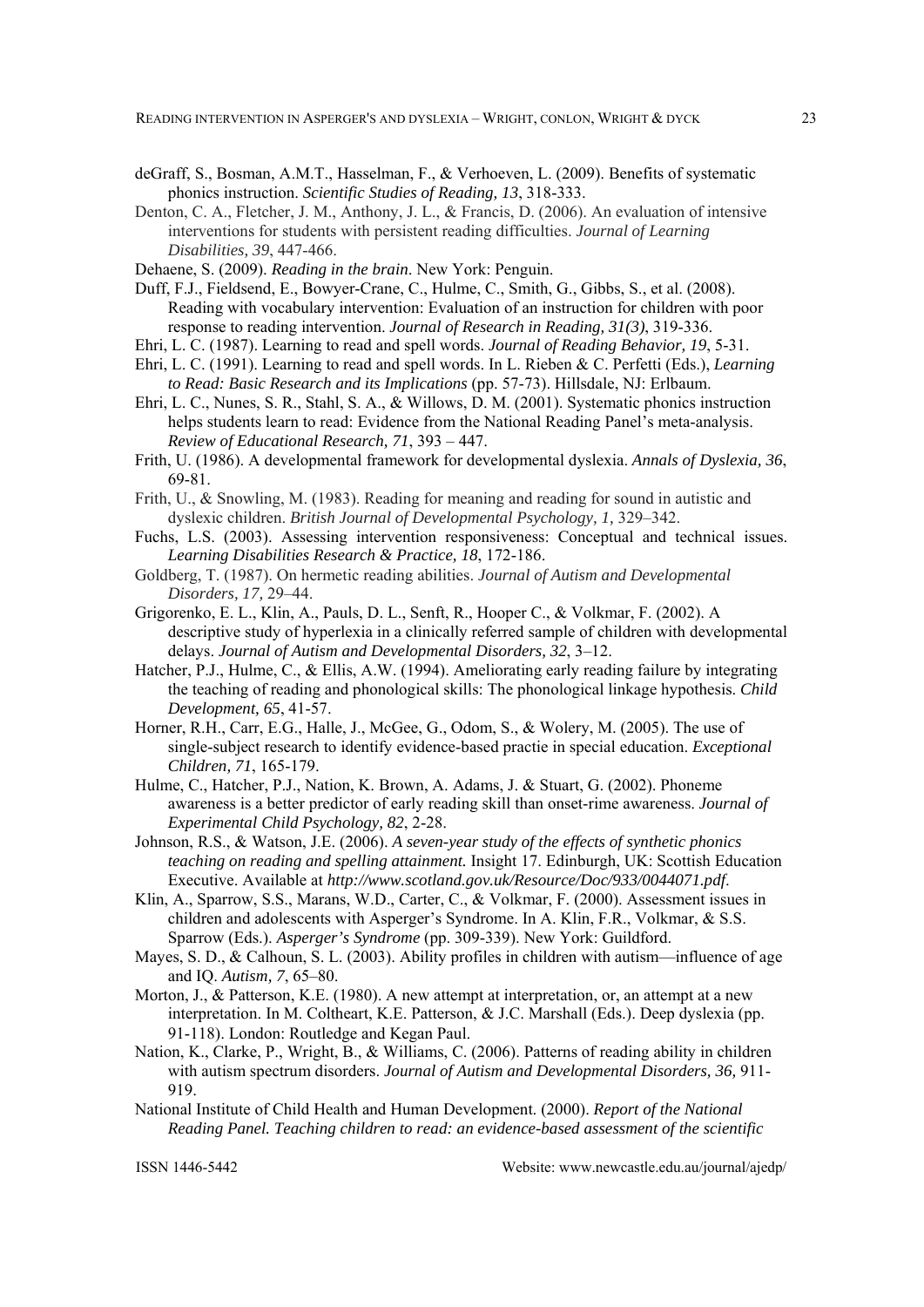*research literature on reading and its implications for reading instruction: Reports of the subgroups* (NIH Publication No. 00-4754). Washington, DC: U.S. Government Printing Office.

Neale, M.D. (1999). *Neale Analysis of Reading Ability* (3rd Ed.). Melbourne, Vic: ACER Press.

- O'Connor, I.M., & Klein, P.D. (2004). Exploration of strategies for facilitating the reading comprehension of high-functioning students with autism spectrum disorders. *Journal of Autism and Developmental Disorders, 34,* 115-127.
- Parsonson, B., & Baer, D. (1978). The analysis and presentation of graphic data. In T. Kratochwill (Ed.). *Single-subject research: Strategies for evaluating change* (pp. 106-165). New York: Academic Press.
- Pugh, K., & McCardle, P. (2009). *How Children Learn to Read: Current Issues and New Directions in the Integration of Cognition, Neurobiology and Genetics of Reading and Dyslexia Research and Practice*. Psychology Press.
- Rutter, M., Le Couteur, A., & Lord, C. (2003). *Autism Diagnostic Interview Revised*. Los Angeles, CA: Western Psychological Services.

Rutter, M., Bailey, A., & Lord, C. (2003). *The Social Communication Questionnaire*. Los Angeles, CA: Western Psychological Services.

- Scarborough, H. S. (1990). Very early language deficits in dyslexic children. *Child Development, 61,* 1728-1734.
- Shaywitz, S.E. (1998). Dyslexia. *New England Journal of Medicine*, *338*, 307-12.
- Shahar-Yames, D., & Share, D.L. (2008). Spelling as a self-teaching mechanism in orthographic learning. *Journal of Research in Reading, 31*, 22-39.
- Snowling, M.J. (1996). Contemporary approaches to the teaching of reading. *Journal of Child Psychology and Psychiatry, 37*, 139-148.
- Snowling, M.J. (2000). *Dyslexia*. Oxford, UK: Blackwell.
- Stanovich, K.E. (1988). Explaining the differences between the dyslexic and the Garden-variety poor reader: The phonological-core variable-difference model. *Journal of Learning Disabilities, 21*, 590-612.
- Swanson, H.L. (1999). Reading Research for Students with LD: A Meta-Analysis of Intervention Outcomes. *Journal of Learning Disabilities, 32*, 504-532.
- Torgesen, J.K. (2000). Individual differences in response to early interventions in reading: The lingering problem of treatment resisters. Learning Disabilities Research and Practice, 15, 55- 64.
- Torgerson, C.J., Brooks, G., & Hall, G. (2006). *A systematic review of the research literature on the use of systematic phonics in the teaching of reading and spelling*. Department for Education and Skills. London: DfES Research Report 711. Available from http://www.dcsf.gov.uk/research/data/uploadfiles/RR711\_.pdf
- Torgesen, J.K., Alexander, A. W., Wagner, R.K., Rashotte, C.A., Voeller, K., Conway, T., et al. (2001). Intensive remedial instruction for children with severe reading disabilities: Immediate and long-term outcomes from two instructional approaches. *Journal of Learning Disabilities, 34*, 33-58.
- Vellutino, F. R., Scanlon, D. M., Sipay, E. R., Small, S. G., Pratt, A., Chen, R., et al., (1996). Cognitive profiles of difficult-to-remediate and readily remediated poor readers: Early intervention as a vehicle for distinguishing between cognitive and experiential deficits as basic causes of specific reading disability. Journal of *Educational Psychology, 88*, 601-638.
- Volkmar, F.R., & Klin, A. (2000). Diagnostic issues in Asperger's Syndrome. In A. Klin, F.R., Volkmar, & S.S. Sparrow (Eds.). *Asperger's Syndrome* (pp. 25-71). New York: Guildford.
- Wechsler, D. (2001). *Wechsler Individual Achievement Test, Examiners Manual.* (2nd ed.). San Antonio: The Psychological Corporation.
- Wechsler, D. (2003). *WISC-IV Technical and Interpretive Manual*. San Antonio: The Psychological Corporation.